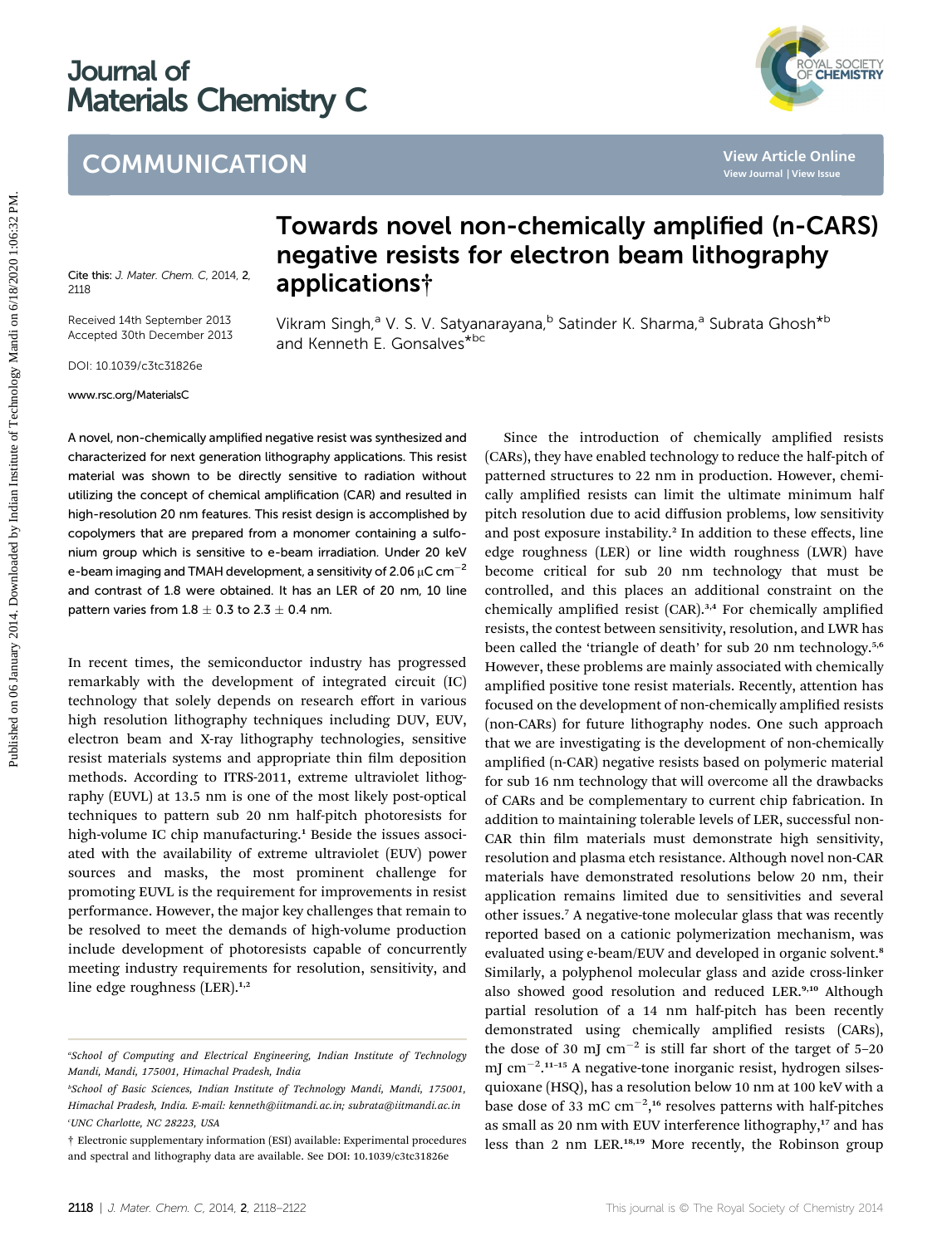developed a fullerene based chemically amplified e-beam resist and reported good sensitivity, resolution, LWR  $\sim$  4 nm and higher etch resistance comparable to the commercially available SAL601 resist.<sup>20-23</sup> While comparing the performances of the reported efficient resists, we found that our newly developed resist possesses improved sensitivity compared to some of the reported values (Table S2, ESI†). New inorganic resists with Zr and Hf for e-beam lithography have demonstrated, using a 30 keV electron-beam,<sup>24,25</sup> sensitivities as low as 8  $\mu$ C cm<sup>-2</sup>, achieved 15 nm lines and 36 nm dense features at higher doses with approximately 2 nm of LWR. More recently, two more new non-chemically amplified inorganic resists (XE15CB base dose = 735  $\mu$ C cm<sup>-2</sup> and XE15IB, base dose = 300  $\mu$ C cm<sup>-2</sup> provided by Inpria) were also investigated.<sup>26</sup> Commutication<br>
developed a fuld on the signal of the signal of the signal of the signal of the signal of the signal of the signal of the signal of the signal of the signal of the signal of the signal of the signal of the

In this letter, we discuss the design and synthesis of novel non-chemically amplified negative resists for advanced nano lithography applications and their characterisation by e-beam lithography. As a prelude to EUV lithography, we have carried out the e-beam exposure of novel non-chemically amplified negative resists (n-CARs) to determine their sensitivity and imaging capabilities at the 20 nm node and below. Herein we report our preliminary findings for these resists.

The development of such advanced resists demands materials that are directly sensitive to radiation without utilizing the concept of chemical amplification (CAR). Hence, to increase the sensitivity of a polymer directly towards radiation, a highly radiation sensitive group must be introduced into the polymer units. Sulfonium salts have long been found to be sensitive to UV radiation and e-beam irradiation, $27-30$  therefore these would be useful for EUVL down to the 16 nm node and below.

The monomer (4-(methacryloyloxy)phenyl)dimethylsulfonium triflate (MAPDST) was synthesized following a procedure reported in the literature.<sup>31</sup> A MAPDST-MMA copolymer was synthesized by reacting MAPDST and methyl methacrylate (MMA) in an equal molar ratio in the presence of an AIBN (azobisisobutryronitrile) initiator (1 wt% relative to both the monomers) in tetrahydrofuran and acetonitrile (80 : 20) at 60  $^{\circ}$ C under a nitrogen atmosphere for 2 days. The synthesized MAPDST–MMA copolymer was obtained as a white crystalline solid and its chemical structure is shown in Fig. 1. The molecular weight  $M_w$  of this newly developed copolymer was calculated to be 4300 with a polydispersity of 2.02 at the maximum displacement of the curve by gel permeation chromatography (GPC). The compositions determined by  ${}^{1}H$  NMR were 75% MAPDST and 25% MMA. The glass transition temperature  $(T_{\rm g})$ was determined by DSC and is 165 °C.

The solid polymer was then dissolved in methanol to 3% by weight to form a resist solution. The resist solution was filtered through a 0.2  $\mu$ m Teflon filter in order to remove any particles present. Prior to the lithography protocols,  $2''$  p-type (100) silicon wafers were cleaned by an RCA cleaning method and dehydration baked for 10 min at 200 °C and cooled to room temp. The thin films of copolymer solution were then spincoated on  $2^{\prime\prime}$  quarter pieces of p-type silicon (100) wafers at 5000 rpm for 60 s to achieve the desired thicknesses. A preexposure bake for the resist-coated wafers was performed at 90  $\degree$ C for 120 s on a hot plate to remove solvent from the resist.



Fig. 1 Chemical structure of the MAPDST–MMA copolymer.

Exposures were carried out using e-beam lithography Raith150 system at an exposure energy of 20 keV with a 20  $\mu$ m aperture and a 196.8 pA beam current by covering a broad range of dose calculation. After exposure, a post exposure bake was performed at 100 $\degree$ C for 120 s on a hot plate. The exposed samples were developed in 0.022 N tetramethyl ammonium hydroxide (TMAH) solution prepared in DI water by maintaining the pH at 11.54 at room temperature for 20 s, rinsed in de-ionized water for about 15 s and blow dried with pure nitrogen gas. The resist thickness was determined using a ZETA 150 optical profiler and found to be 50 nm. The exposed features were evaluated with the SEM function of a Raith 150 system at an energy of 5 keV.

However, for EUVL to achieve a sub 22 nm technology node, a resist thickness of around 50 nm or below becomes critical. This resist thickness will further be reduced with the reduction in feature sizes. Consequently it becomes very important to enhance polymer absorption for the efficient use of incident photons. With the reduction in feature size, pattern collapse is also another serious problem in improving the resist resolution. Etch resistance is another important factor for the development of thin resist materials for the 16 nm node and below. Hence, a polymer having radiation sensitive units is needed to overcome the above mentioned difficulties. To develop such resist materials, we directed our effort to incorporate a radiation sensitive sulfonium moiety as a pendant unit in the polymer backbone (Fig. 1).28,29 The motivation for this polymer to act as a resist was based upon a preliminary photochemical study carried out on the polymer.<sup>29</sup>

High resolution patterning of the above designed copolymer resist was carried out using 20 keV e-beam lithography. Unexposed regions of the resist film readily dissolved in an aqueous TMAH developer while the exposed regions (patterns) were maintained after dipping the exposed resist film in developer. The SEM results of the e-beam patterning of the copolymer resist are shown in Fig. 2 for 20 nm, 1 : 2 line/space, exposed at a dose of 35  $\mu$ C cm<sup>-2</sup> at 20 keV. The computation of LER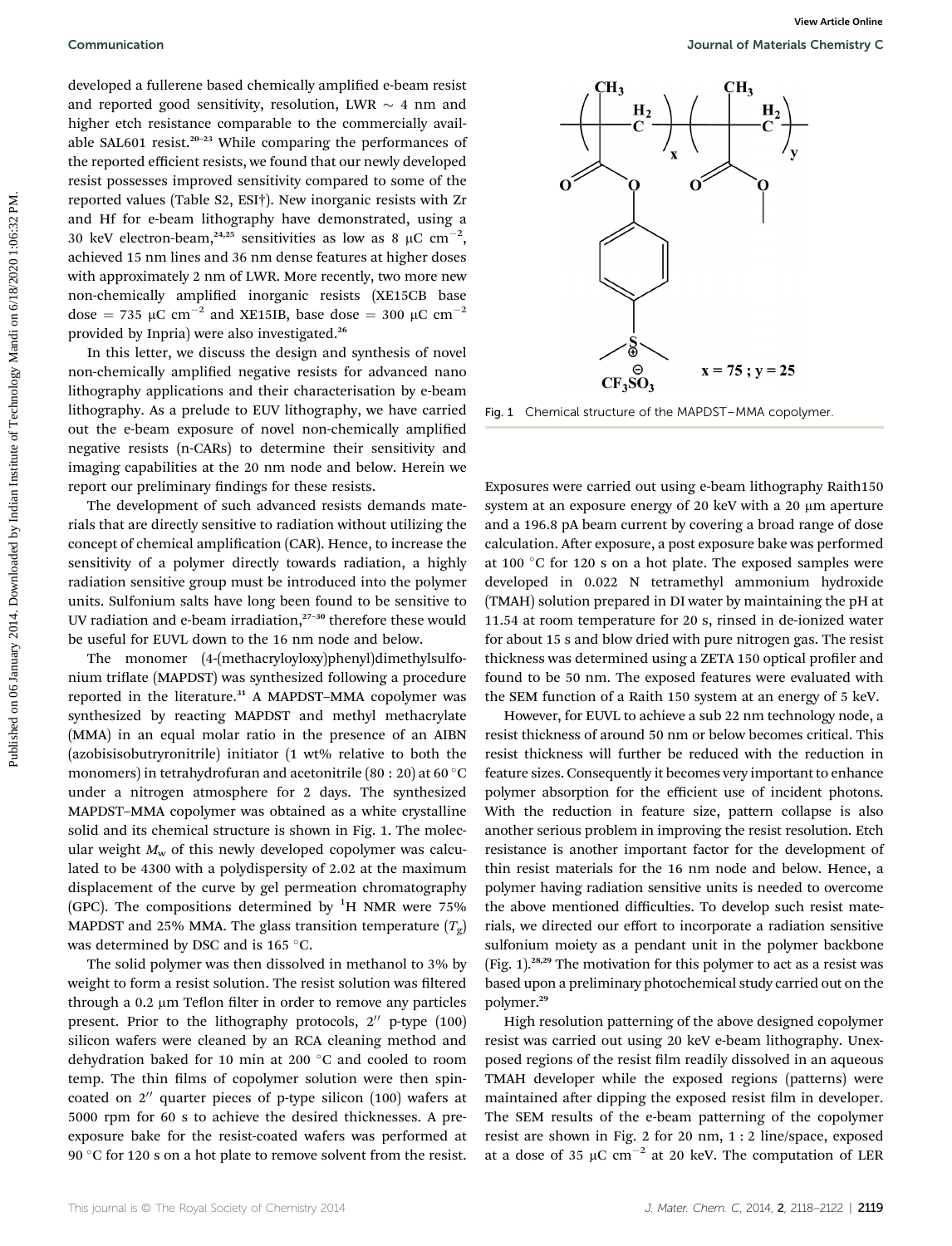

Fig. 2 SEM results of the e-beam patterning of the negative tone copolymer resist for 20 nm 1 : 2 line/space, patterns exposed at a dose of  $35 \mu$ C cm<sup>-2</sup> at 20 keV.

 $(\sim 1.8 \pm 0.3$  to 2.3  $\pm$  0.4 nm) was carried out from the same dense pattern in Fig. 2. The high-resolution SEM image at  $77K \times$ , as shown in Fig. 3 of the e-beam patterning of the copolymer resist, was acquired after a  $\sim$ 5–7 nm gold thin film was sputtered onto the sample surface to minimize the charging due to deflected secondary electrons and secondary electron emission from the e-beam patterned resist surface. The magnified resist pattern for 20 nm line patterns with a 100 nm space, exposed at a dose of 40  $\mu$ C cm<sup>-2</sup> at 20 keV is shown in Fig. 3. Due to its ionic character, the unexposed polymer was polar in nature, and was therefore soluble in polar solvents, such as water. Upon exposure to radiation, the polymer underwent a polarity change, as evidenced by its change in solubility after irradiation. Thus when irradiated, the S-C bonds in the sulfonium groups were cleaved.<sup>25</sup> The irradiated polymer

lost its ionic character, became less polar and was found to be insoluble in polar solvents. Thus HRSEM patterns of the "negative tone" obtained for this resist by exposure to 20 keV ebeam lithography systems revealed fine features. The HRSEM image of the negative tone lines were obtained at a dose of 40  $\mu$ C  $cm^{-2}$  and were found to be clear and highly resolved. The LERs of 20 nm line patterns were calculated by SuMMIT® software and it varied from  $1.8 \pm 0.3$  to  $2.3 \pm 0.4$  nm.

The quality of resist materials is generally characterized by their contrast curves. The sensitivity curve was measured for the MAPDST copolymer resist thin films. The residual thickness of the MAPDST copolymer in the exposed portion was measured as a function of the exposure dose. That the present copolymer acts as negative type resist was confirmed from the results of the normalized thin film thickness that was observed to increase with increasing exposure dose. These experimental results indicate that the irradiation region of the copolymer underwent a polarity change and became effectively insoluble in 0.022 N TMAH developer prepared in DI-water ( $pH = 11.54$ ) whereas unexposed regions of the resist film readily dissolved in TMAH developer solution.

Fig. 4 shows a contrast curve for the MAPDST copolymer resist, which plots the relative film thickness as a function of the e-beam dose, following a post-exposure bake step at 100 °C and development in 0.022 N TMAH developer solutions. The contrast curve of the n-CAR illustrates what the ITRS roadmap for the future technology nodes requires: a high resist sensitivity<sup>1</sup> of 5–30  $\mu$ C cm<sup>-2</sup> and high contrast. The MAPDST copolymer exhibits a contrast of  $\gamma = 1.8$  with a sensitivity of 2.06  $\mu$ C  $\text{cm}^{-2}$ . The sensitivity of the resist is far superior to that of HSQ (base dose = 770  $\mu$ C cm<sup>-2</sup> with 25% TMAH).

After exposure and development, the etch resistance data were obtained on STRIE tool under two recipes. The first etch recipe involved  $SF_6$  with a flow rate of 5 sccm at a pressure of 10 mTorr with an RF power of 20 W for 1 min. The etch ratio of the MAPDST-copolymer to the silicon substrate was found to be



Fig. 3 SEM results of the e-beam patterning of the negative tone copolymer resist for isolated 20 nm line patterns with 100 nm space, patterns exposed at a dose of 40  $\mu$ C cm<sup>-2</sup>.



Fig. 4 Sensitivity to e-beam dose characteristics of the MAPDST– MMA copolymer.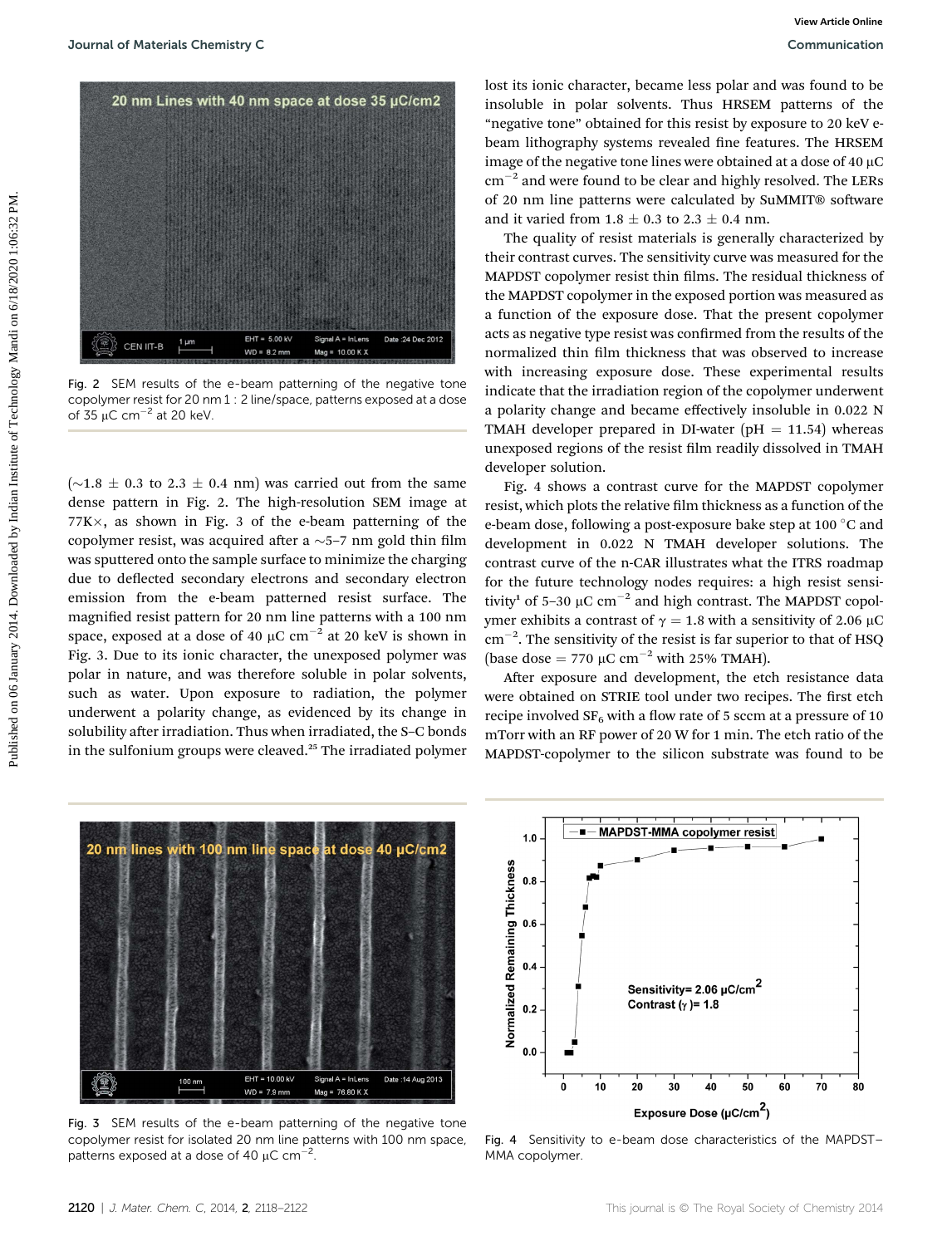8.34 : 1. This etch ratio value clearly indicated a higher etch resistance compared to that of polymers SAL601 and the pure MF07-01 (reported value is  $3.1-3.7:1$ ).<sup>21</sup> The second recipe involved CHF<sub>3</sub>/O<sub>2</sub> with a flow rate of 22.5/2.5 sccm at a pressure of 80 mTorr with an RF power of 150 W for 1 min. In this case, the etch ratio for the MAPDST-copolymer to silicon dioxide was observed to be 0.36 : 1, which is also comparable to Novolac and PHOST resist polymers (0.40 and 0.33 respectively) under the same conditions.<sup>32</sup>

#### Conclusions

Taking advantage of the high sensitivity of the sulfonium group towards electron beam radiation, a novel MAPDST–MMA copolymer containing this sensitive group has been developed as a non-chemical amplified negative resist for advanced nano lithography applications. This new material was found to be extremely sensitive to e-beam radiation and therefore resulted in high-resolution 20 nm features. Using this non-chemically amplified negative resist, the MAPDST-MMA copolymer, we could obtain an excellent resolution of 20 nm 1 : 2 line/space with low LERs from 1.8  $\pm$  0.3 to 2.3  $\pm$  0.4 nm. This resist material also showed good etch resistance against plasma etch chemistry. These experimental results strongly support the potential of the MAPDST–MMA copolymer as a highly efficient, non-chemically amplified negative resist. Furthermore, they could be promising candidates for future generation high resolution e-beam and EUV patterning materials due to their favourable combination of resolution, sensitivity, and line edge roughness. We are currently conducting EUV exposures of the resist. Results will be reported subsequently in the near future. Commutication 32.11.1 This control is the control of the state of the state of the state of the state of the state of the state of the state of the state of the state of the state of the state of the state of the state of

#### Acknowledgements

Acknowledgment is made to Intel Corp USA for the support of the project administered by SRC USA. IIT Mandi acknowledges the use of the Centre of Excellence in Nanoelectronics (CEN) facilities at IIT Bombay under the Indian Nanoelectronics Users Programme (INUP), India. We are thankful to the reviewers for their valuable comments.

### Notes and references

- 1 ITRS, The International Technology Roadmap for Semiconductors, 2011.
- 2 J. W. Thackeray, J. Micro/Nanolithogr., MEMS, MOEMS, 2011, 10, 033009 (August 18).
- 3 P. P. Naulleau, C. N. Anderson, L.-M. Baclea-an, P. Denham, S. George, K. A. Goldberg, G. Jones, B. McClinton, R. Miyakawa, S. Rekawa and N. Smith, Proc. SPIE, 2011, 7972, 797202.
- 4 W. Yayi, B. Markus, D. Wolf-Dieter, L. Antje and S. Michael, Proc. SPIE, 2007, 6519, 65190R.
- 5 T. Wallow, D. Civay, S. Wang, H. F. Hoefnagels, C. Verspaget, G. Tanriseven, A. Fumar-Pici, S. Hansen, J. Schefske, M. Singh, R. Maas, Y. van Dommelen and J. Mallmann, Proc. SPIE, 2012, 8322, 83221J.
- 6 R. L. Bristol, Proc. SPIE, 2007, 6519, 65190W.
- 7 I. B. Baek, J. H. Yang, W. J. Cho, C. G. Ahn, K. Im and S. Lee, J. Vac. Sci. Technol., B: Microelectron. Nanometer Struct.-Process., Meas., Phenom., 2005, 23, 3120–3123.
- 8 R. A. Lawson, D. E. Noga, T. R. Younkin, L. M. Tolbert and C. L. Henderson, J. Vac. Sci. Technol., B: Microelectron. Nanometer Struct.–Process., Meas., Phenom., 2009, 27, 2998– 3003.
- 9 J. Yamamoto, S. Uchino, H. Ohta, T. Yoshimura and F. Murai, J. Vac. Sci. Technol., B: Microelectron. Nanometer Struct.–Process., Meas., Phenom., 1997, 15, 2868–2871.
- 10 A. Yamaguchi, H. Fukuda, T. Arai, J. Yamamoto, T. Hirayama, D. Shiono, H. Hada and J. Onodera, J. Vac. Sci. Technol., B: Microelectron. Nanometer Struct.–Process., Meas., Phenom., 2005, 23, 2711–2715.
- 11 H. Tsubaki, S. Tarutani, N. Inoue, H. Takizawa and T. Goto, Proc. SPIE, 2013, 8679, 867905.
- 12 H. Tsubaki, S. Tarutani, H. Takizawa and T. Goto, International Symposium on Extreme Ultraviolet Lithography, 2012.
- 13 K. Cho, K. Petrillo, C. Montgomery, A. Friz, Y. J. Fan, C. Sarma, D. Ashworth and M. Neisser, International Symposium on Extreme Ultraviolet Lithography, 2012.
- 14 Y. Ekinei, M. Vockenhuber, M. Hojeij, L. Wang and N. Mojarad, Proc. SPIE, 2013, 8679, 867910.
- 15 C. Anderson, D. Ashworth, L. M. Backea-an, S. Bhattari, R. Chao, R. Claus, P. Denham, K. Goldberg, A. Grenville, G. Jones, R. Miyakawa, K. Murayama, H. Nakagawa, S. Rekawa, S. Stowers and P. Naulleau, Proc. SPIE, 2012, 8322, 832212.
- 16 A. E. Grigorescu, M. C. van der Krogt, C. W. Hagen and P. Kruit, Microelectron. Eng., 2007, 84, 822–824.
- 17 Y. Ekinci, H. H. Solak, C. Padeste, J. Gobrecht, M. P. Stoykovich and P. F. Nealey, Microelectron. Eng., 2007, 84, 700–704.
- 18 V. Sidorkin, A. Grigorescu, H. Salemink and E. van der Drift, Microelectron. Eng., 2009, 86, 749–751.
- 19 H. Namatsu, Y. Takahashi, K. Yamazaki, T. Yamaguchi, M. Nagase and K. Kurihara, J. Vac. Sci. Technol., B: Microelectron. Nanometer Struct.–Process., Meas., Phenom., 1998, 16, 69–76.
- 20 X. Chen, R. E. Palmer and A. P. G. Robinson, Nanotechnology, 2008, 19, 275308.
- 21 F. Gibbons, H. M. Zaid, M. Manickam, J. A. Preece, R. E. Palmer and A. P. G. Robinson, Small, 2007, 3, 2076– 2080.
- 22 F. P. Gibbons, A. P. G. Robinson, R. E. Palmer, S. Diegoli, M. Manickam and J. A. Preece, Adv. Funct. Mater., 2008, 18, 1977–1982.
- 23 H. M. Zaid, A. P. G. Robinson, R. E. Palmer, M. Manickam and J. A. Preece, Adv. Funct. Mater., 2007, 17, 2522– 2527.
- 24 J. Stowers and D. A. Keszler, Microelectron. Eng., 2009, 86, 730–733.
- 25 M. Krysak, M. Trikeriotis, E. Schwartz, N. Lafferty, P. Xie, B. Smith, P. Zimmerman, W. Montgomery, E. Giannelis and C. K. Ober, Proc. SPIE, 2011, 7972, 79721C.